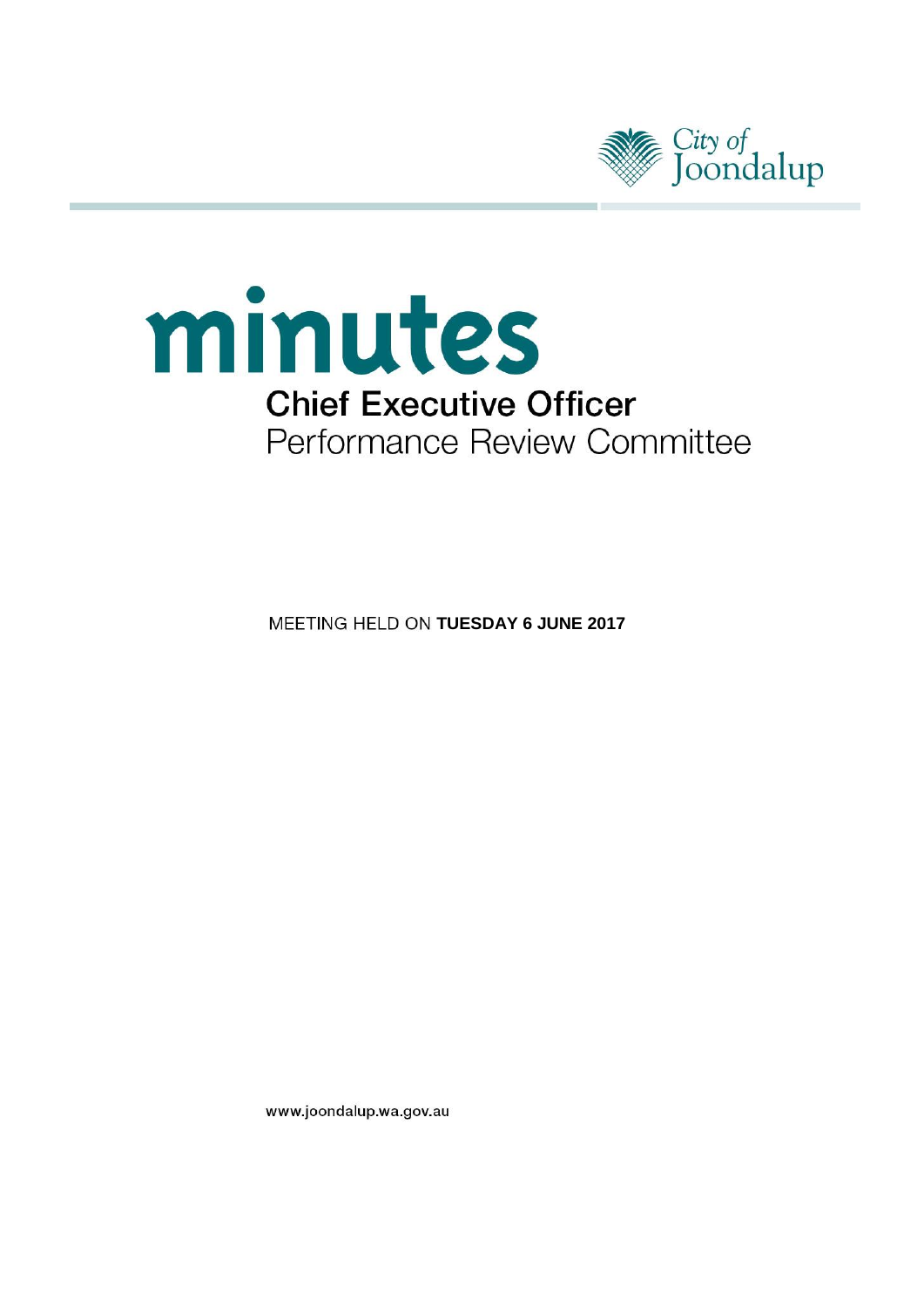# **TABLE OF CONTENTS**

| Item No.       | <b>Title</b>                                                                                | Page No. |
|----------------|---------------------------------------------------------------------------------------------|----------|
|                | <b>Declaration of Opening</b>                                                               | 3        |
|                | <b>Declarations of Interest</b>                                                             | 3        |
|                | Apologies/Leave of absence                                                                  | 4        |
|                | <b>Confirmation of Minutes</b>                                                              | 4        |
|                | Announcements by the Presiding Member without discussion                                    | 4        |
|                | Identification of matters for which the meeting may be closed to<br>the public              | 5        |
|                | <b>Petitions and deputations</b>                                                            | 5        |
|                | <b>Reports</b>                                                                              | 6        |
| 1              | Setting Of Meeting Dates - Chief Executive Officer - Performance<br><b>Review Committee</b> | 6        |
| $\overline{2}$ | Confidential - Chief Executive Officer Annual Performance Review<br>Program 2017            | 10       |
|                | <b>Urgent Business</b>                                                                      | 12       |
|                | Motions of which previous notice has been given                                             | 12       |
|                | <b>Requests for Reports for future consideration</b>                                        | 12       |
|                | <b>Closure</b>                                                                              | 12       |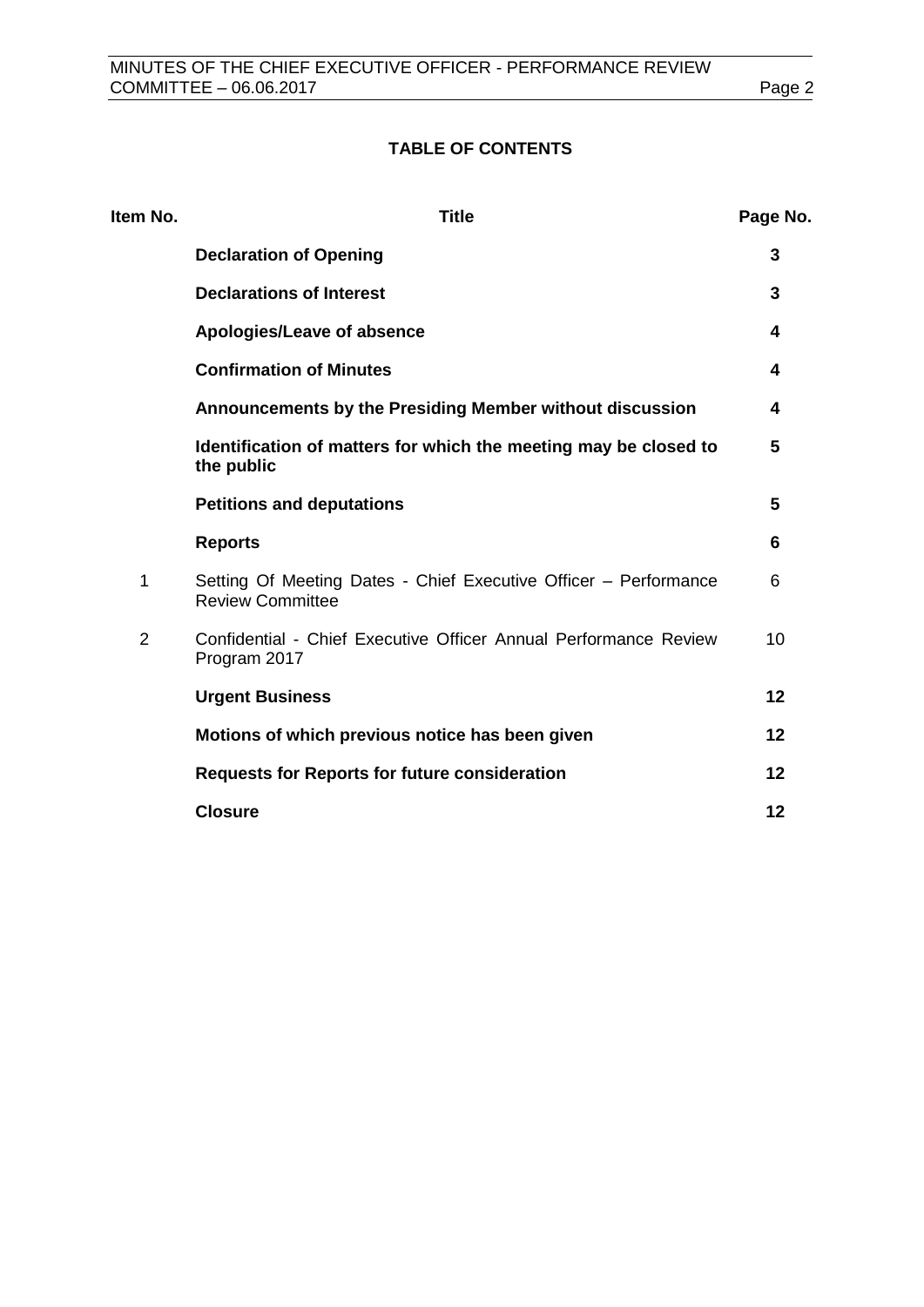# **CITY OF JOONDALUP**

# **MINUTES OF THE CHIEF EXECUTIVE OFFICER – PERFORMANCE REVIEW** MEETING HELD IN CONFERENCE ROOM 2, JOONDALUP **CIVIC CENTRE, BOAS AVENUE, JOONDALUP ON TUESDAY 6 JUNE 2017.**

# **ATTENDANCE**

# **Committee Members**

| Cr Russ Fishwick, JP<br><b>Mayor Troy Pickard</b> | <b>Presiding Member</b>        |
|---------------------------------------------------|--------------------------------|
| <b>Cr Russell Poliwka</b>                         |                                |
| Cr John Logan<br>Cr Kerry Hollywood               |                                |
| Cr Mike Norman                                    | <b>Deputy Presiding Member</b> |
| Cr Nige Jones                                     |                                |
| <b>Officers</b>                                   |                                |

| Mr Mike Tidy     | <b>Director Corporate Services</b> |
|------------------|------------------------------------|
| Mr Brad Sillence | <b>Manager Governance</b>          |

# <span id="page-2-0"></span>**DECLARATION OF OPENING**

The Presiding Member declared the meeting open at 5.45pm.

# <span id="page-2-1"></span>**DECLARATIONS OF INTEREST**

### **Disclosures of Financial / Proximity Interest**

A declaration under this section requires that the nature of the interest must be disclosed. Consequently a member who has made a declaration must not preside, participate in, or be present during any discussion or decision-making procedure relating to the matter the subject of the declaration. An employee is required to disclose their financial interest and if required to do so by the Council must disclose the extent of the interest. Employees are required to disclose their financial interests where they are required to present verbal or written reports to the Council. Employees are able to continue to provide advice to the Council in the decision making process if they have disclosed their interest.

| <b>Name/Position</b>      | Mr Garry Hunt - Chief Executive Officer.                           |  |
|---------------------------|--------------------------------------------------------------------|--|
| <b>Item No./Subject</b>   | Item 2 - Confidential - Chief Executive Officer Annual Performance |  |
|                           | Review Program 2017.                                               |  |
| <b>Nature of interest</b> | Financial.                                                         |  |
| <b>Extent of Interest</b> | Mr Hunt holds the position of Chief Executive Officer.             |  |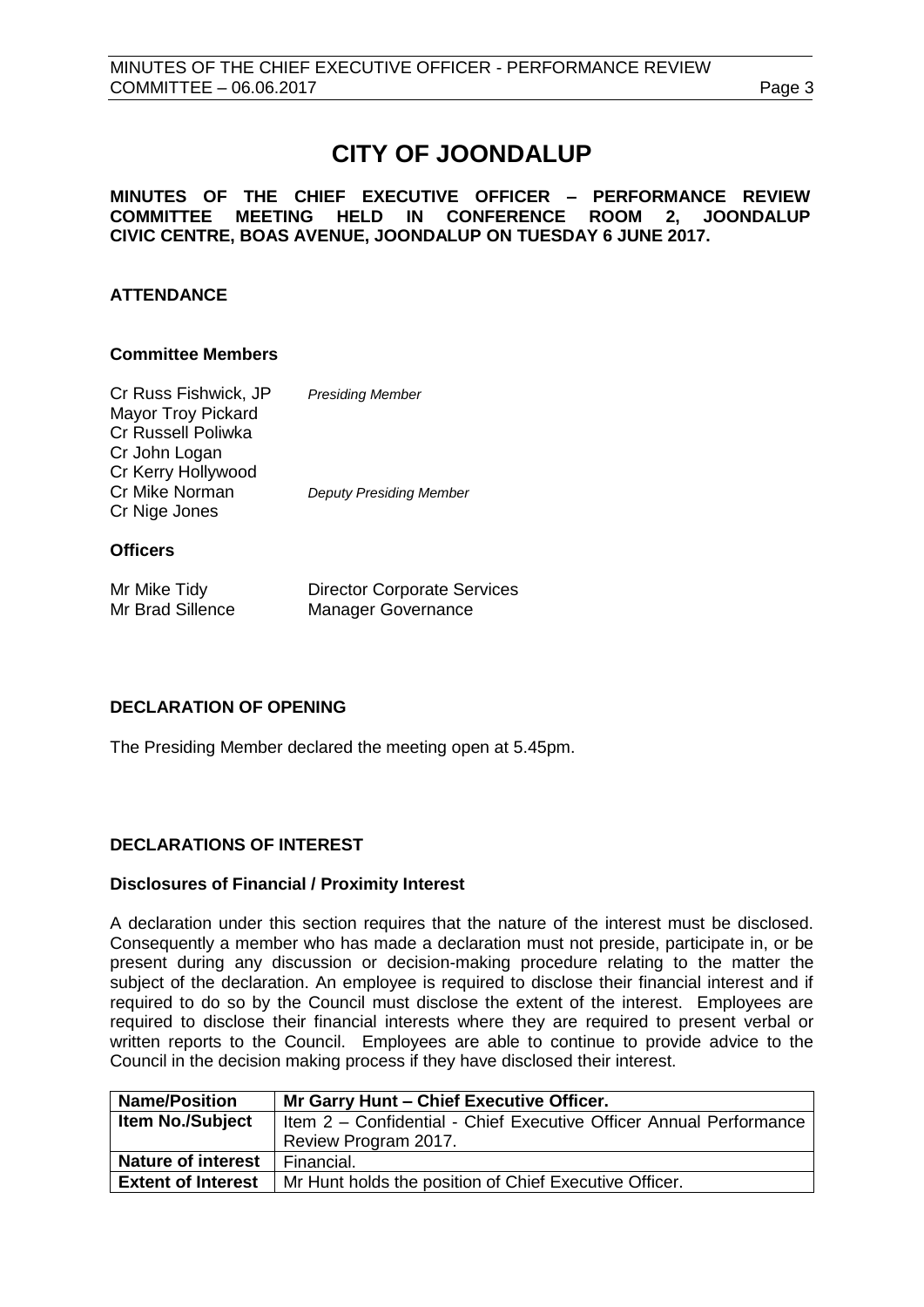# **Disclosures of interest affecting impartiality**

Elected Members (in accordance with Regulation 11 of the *Local Government [Rules of Conduct] Regulations 2007)* and employees (in accordance with the Code of Conduct) are required to declare any interest that may affect their impartiality in considering a matter. This declaration does not restrict any right to participate in or be present during the decision-making process. The Elected Member/employee is also encouraged to disclose the nature of the interest.

| <b>Name/Position</b>      | Mr Mike Tidy - Director Corporate Services.                                                 |  |
|---------------------------|---------------------------------------------------------------------------------------------|--|
| <b>Item No./Subject</b>   | Item 2 - Confidential - Chief Executive Officer Annual Performance                          |  |
|                           | Review Program 2017.                                                                        |  |
| <b>Nature of interest</b> | Interest that may affect impartiality.                                                      |  |
| <b>Extent of Interest</b> | Due to the nature of Mr Tidy's employment relationship with the<br>Chief Executive Officer. |  |

# <span id="page-3-0"></span>**APOLOGIES/LEAVE OF ABSENCE**

### **Leave of Absence previously approved**

| Cr Sophie Dwyer   | 1 July to 17 July 2017 inclusive;         |
|-------------------|-------------------------------------------|
| Cr Hamilton-Prime | 14 July to 21 August 2017 inclusive;      |
| Cr Sophie Dwyer   | 23 September to 8 October 2017 inclusive. |

## <span id="page-3-1"></span>**CONFIRMATION OF MINUTES**

MINUTES OF THE CHIEF EXECUTIVE OFFICER – PERFORMANCE REVIEW COMMITTEE HELD ON 5 SEPTEMBER 2016

**MOVED Mayor Pickard SECONDED Cr Poliwka that the minutes of the meeting of the Chief Executive Officer – Performance Review Committee held on 5 September 2016 be confirmed as a true and correct record.**

### **The Motion was Put and CARRIED (7/0)**

**In favour of the Motion:** Cr Fishwick, Mayor Pickard, Crs Hollywood, Jones, Logan, Norman and Poliwka.

### <span id="page-3-2"></span>**ANNOUNCEMENTS BY THE PRESIDING MEMBER WITHOUT DISCUSSION**

<span id="page-3-3"></span>Nil.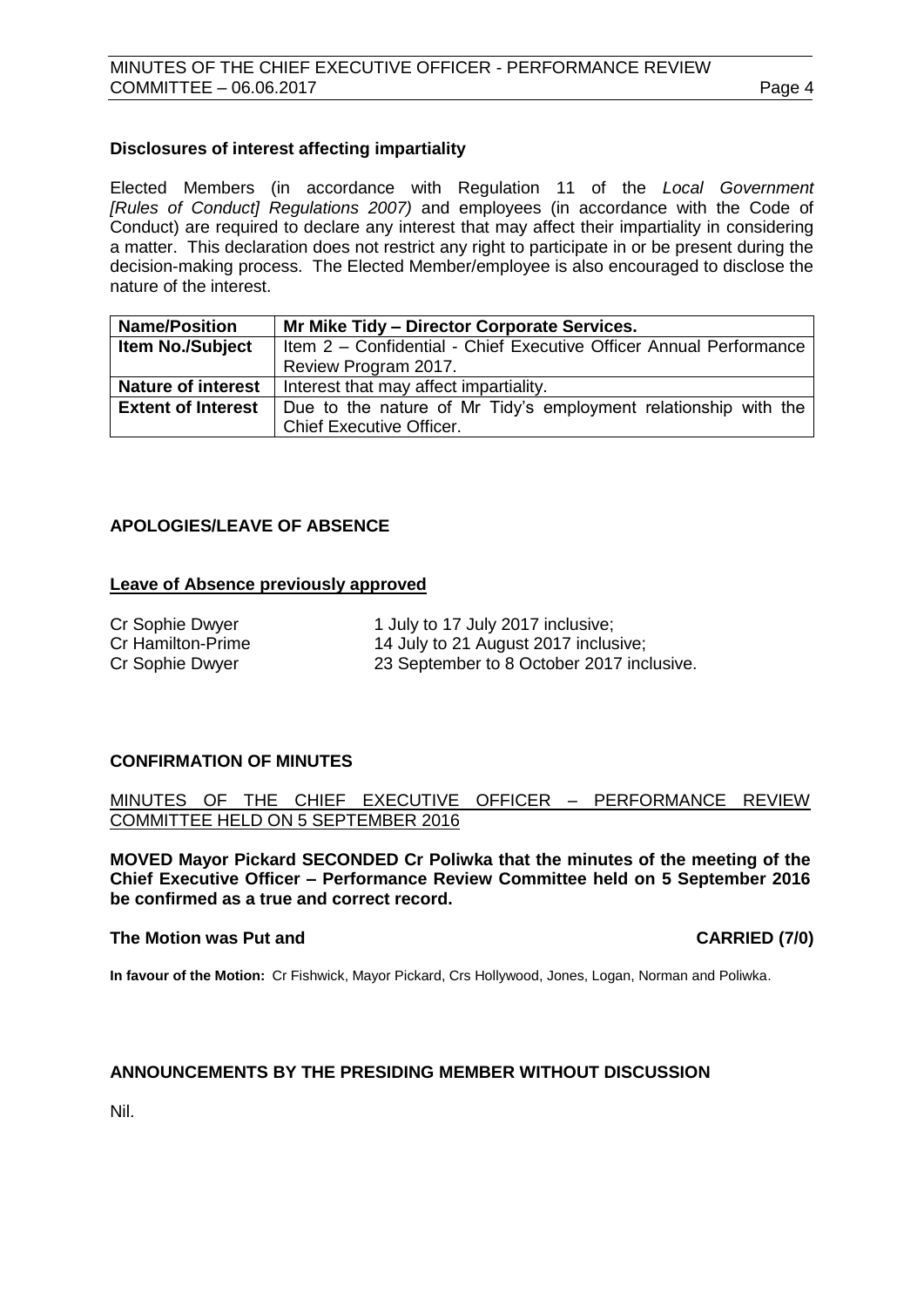# **IDENTIFICATION OF MATTERS FOR WHICH THE MEETING MAY BE CLOSED TO THE PUBLIC**

In accordance with Clause 5.2 of the City's *Meeting Procedures Local Law 2013*, this meeting was not open to the public.

# <span id="page-4-0"></span>**PETITIONS AND DEPUTATIONS**

Nil.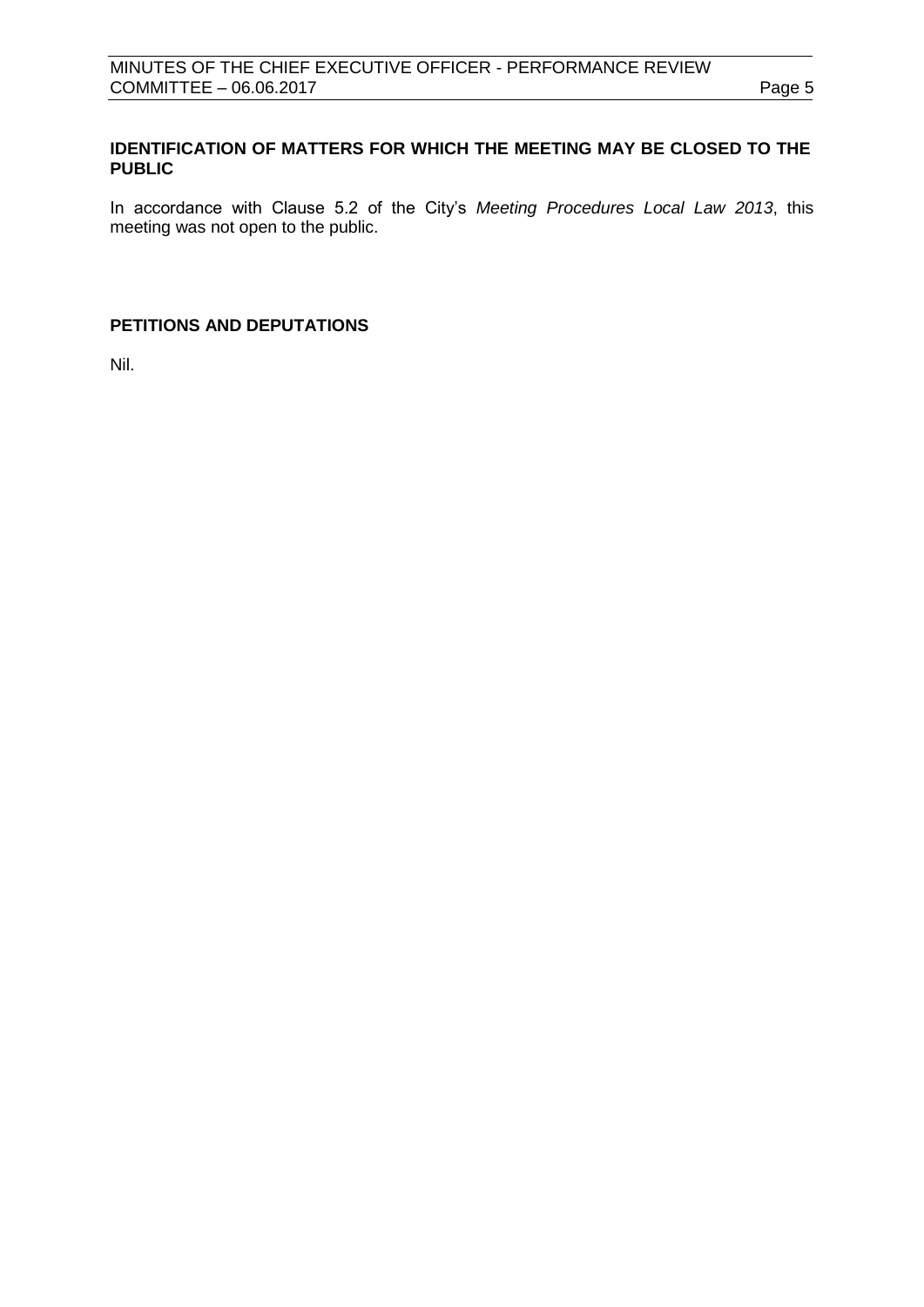# <span id="page-5-0"></span>**REPORTS**

# <span id="page-5-1"></span>**ITEM 1 SETTING OF MEETING DATES - CHIEF EXECUTIVE OFFICER – PERFORMANCE REVIEW COMMITTEE**

| <b>WARD</b>                           | All                                                                                                                                                                                                 |
|---------------------------------------|-----------------------------------------------------------------------------------------------------------------------------------------------------------------------------------------------------|
| <b>RESPONSIBLE</b><br><b>DIRECTOR</b> | Mr Jamie Parry<br>Governance and Strategy                                                                                                                                                           |
| <b>FILE NUMBER</b>                    | 02153, 74574                                                                                                                                                                                        |
| <b>ATTACHMENTS</b>                    | Nil                                                                                                                                                                                                 |
| <b>AUTHORITY / DISCRETION</b>         | Executive - The substantial direction setting and oversight<br>role of Council, such as adopting plans and reports,<br>accepting tenders, directing operations, setting<br>and<br>amending budgets. |

### **PURPOSE**

For the Chief Executive Officer – Performance Review Committee to consider the proposed schedule of committee meeting dates for 2017.

### **EXECUTIVE SUMMARY**

In order to assist with forward planning for all Elected Members, management and staff, a schedule of meeting dates has been prepared for the Chief Executive Officer – Performance Review Committee, ensuring synergy between meeting dates and the flow of information and decision-making.

It is recommended that the Chief Executive Officer – Performance Review Committee adopts the proposed meeting dates and times for the Chief Executive Officer – Performance Review Committee of the City of Joondalup to be held at the Joondalup Civic Centre, Boas Avenue, Joondalup.

### **BACKGROUND**

The Chief Executive Officer – Performance Review Committee was established at the Special Council meeting held on 3 November 2015 (JSC02-11/15 refers). The role of the Chief Executive Officer – Performance Review Committee is to:

- review the Chief Executive Officer's performance in accordance with the appropriate provisions contained within the Chief Executive Officer's Employment Contract
- prepare and table the concluded report, in accordance with the appropriate provisions within the Chief Executive Officer's Employment Contract to Council
- review the Chief Executive Officer's performance on an on-going basis as and when deemed necessary in accordance with the appropriate provisions contained within the Chief Executive Officer's Employment contract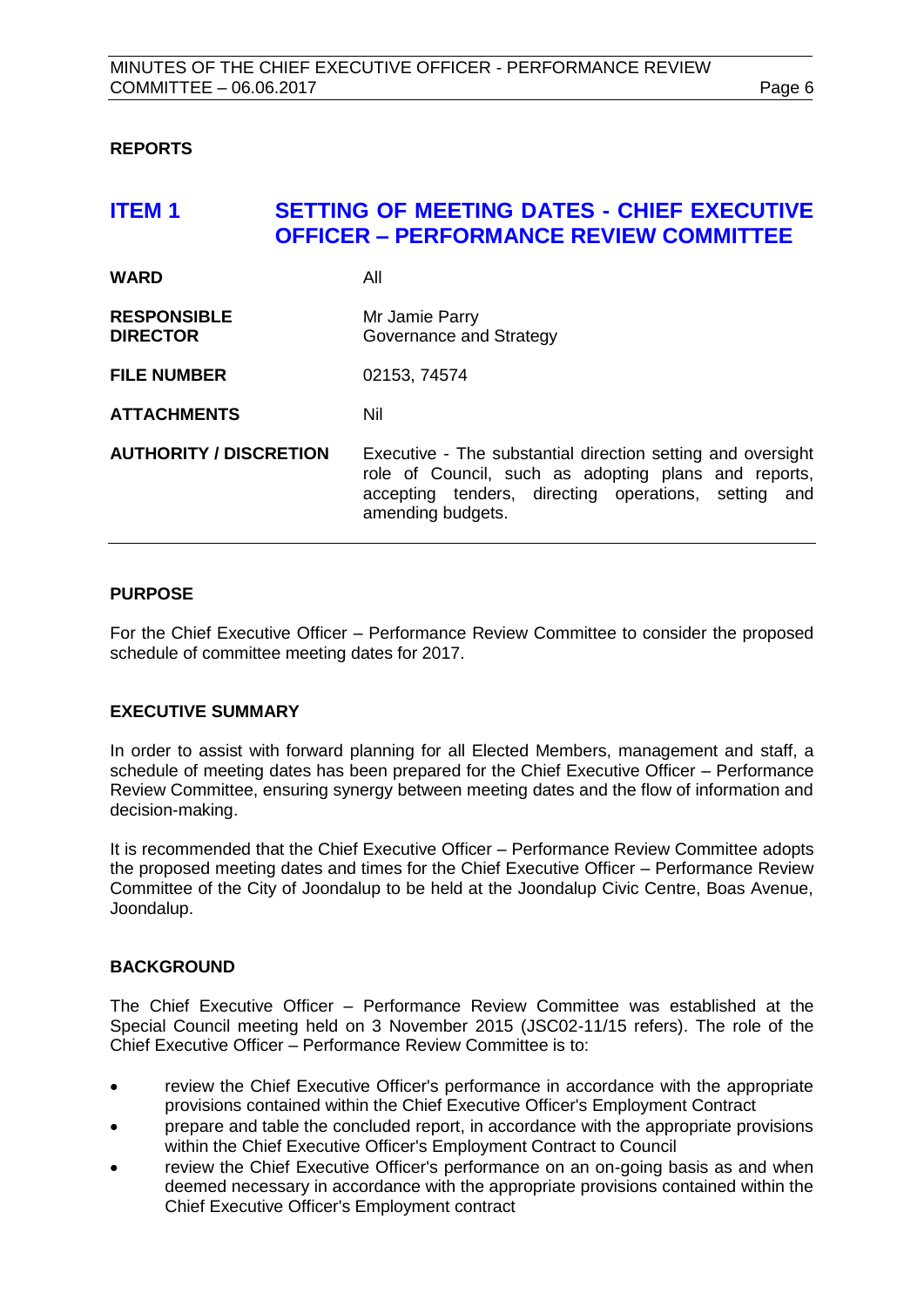# MINUTES OF THE CHIEF EXECUTIVE OFFICER - PERFORMANCE REVIEW COMMITTEE – 06.06.2017 Page 7

- review the Key Performance Indicators to be met by the Chief Executive Officer
- review the Chief Executive Officer's remuneration package, in accordance with the appropriate provisions within the Chief Executive Officer's Employment Contract
- review the Chief Executive Officer's Employment Contract and make recommendations to Council in relation to varying the contract as and when necessary.

The proposed 2017 schedule of Council meeting dates is based on the format used in recent years. That is, a monthly meeting format with Strategy Sessions held on the first Tuesday of each month, Briefing Sessions held on the second Tuesday and Council meetings on the third Tuesday.

This enables committee meetings to be scheduled on the Monday, Tuesday or Wednesday of weeks one, two and three so as to minimise potential conflicts with other Council activities and provide a 'meeting-free' week in the fourth week of each month.

It is preferable to hold committee meetings in the first week of the month, thereby enabling committee recommendations to be listed in the Briefing Session agenda and subsequently the Council meeting agenda, however this may not always be possible due to other scheduled meetings.

# **DETAILS**

The Chief Executive Officer – Performance Review Committee oversees the development and review of the Chief Executive Officer's employment contract and all associated performance matters.

Meetings of this committee are aligned to the performance review process as outlined in the Chief Executive Officer's employment contract. It has been usual practice to hold a meeting earlier in the year to appoint an external and independent HR expert or similar to consult with and seek guidance from and to facilitate the review of the CEO's performance.

Further meetings are held during August/September to undertake the review. The performance review process requires the committee to conduct a formal interview with the Chief Executive Officer, (clause 11.2(b)). The process for conducting the Chief Executive Officer's performance review, as set out in clause 11.2, provides not only for the various tasks and issues that need to be considered but also specific timeframes.

The key element that drives all of the timeframes is the formal scheduled interview by the committee with the Chief Executive Officer. With this in mind the critical timeframes are:

- The Chief Executive Officer is to be given at least 25 working days notice of the scheduled interview.
- The Chief Executive Officer is required to prepare a self-evaluation report and submit it to all of the Elected Members as well the committee not less than 15 working days prior to the scheduled interview.
- The committee is required to invite written comments from all individual Elected Members addressing their views on the Chief Executive Officer's performance at least 15 working days prior to the scheduled interview and the responses which must be dated and signed must be received back by the committee at least five working days prior to the scheduled interview.
- The Committee must prepare a report within 30 days of the conclusion of the review.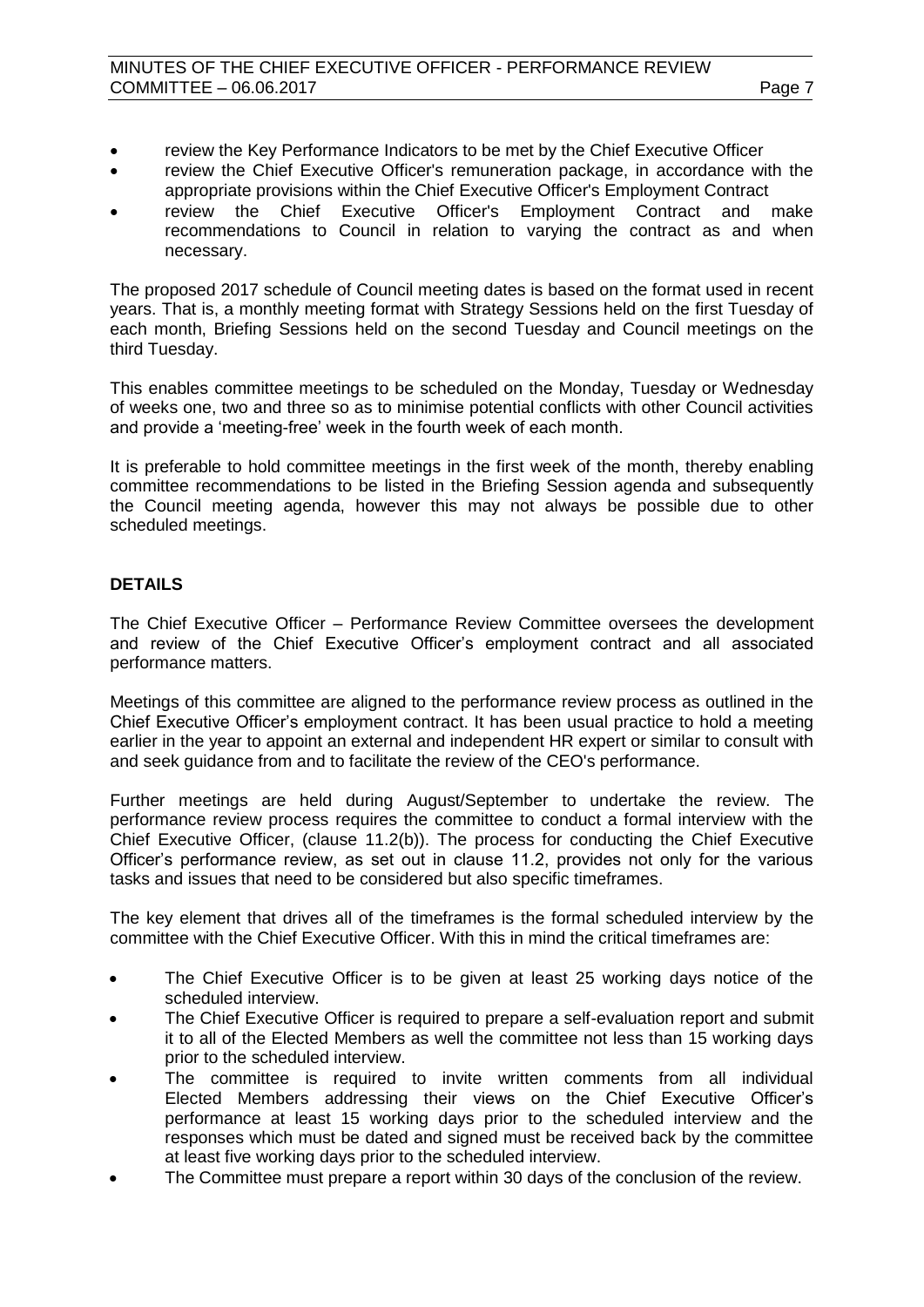- As soon as the report is completed the committee must provide a copy to the Chief Executive Officer and give him up to five working days to provide any written comments he may have on matters addressed in the report to the committee.
- The committee is required to submit its report and any comments of the Chief Executive Officer to the next meeting of Council provided Council receives it at least five working days prior to the meeting.

The proposed meeting day / date / times are as follows:

- Monday 21 August 2017, commencing at 5.45pm.
- Monday 28 August 2017, commencing at 5.45pm.
- Monday 4 September 2017, commencing at 5.45pm.

Dates for committee meetings have not been set beyond 2 October 2017 in view of the fact that the local government elections will be held on 21 October 2017. At that time all committees will disband and be re-established, if appropriate, following the holding of the elections.

## **Issues and options considered**

The Chief Executive Officer – Performance Review Committee can either:

- adopt the meeting dates as proposed in this report or
- amend the meeting dates.

# **Legislation / Strategic Community Plan / policy implications**

| Legislation | Local Government Act 1995.                           |
|-------------|------------------------------------------------------|
|             | Local Government (Administration) Regulations 1996.  |
|             | City of Joondalup Meeting Procedures Local Law 2013. |

### **Strategic Community Plan**

| <b>Key theme</b>            | Governance and Leadership. |
|-----------------------------|----------------------------|
| <b>Objective</b>            | Corporate capacity.        |
| <b>Strategic initiative</b> | Not applicable.            |
| <b>Policy</b>               | Not applicable.            |

### **Risk management considerations**

Should forward planning of committee meetings not be identified, then there is a risk for meetings to be held on an ad-hoc basis; lacking coordination with other key meetings and corporate planning processes.

# **Financial / budget implications**

Not applicable.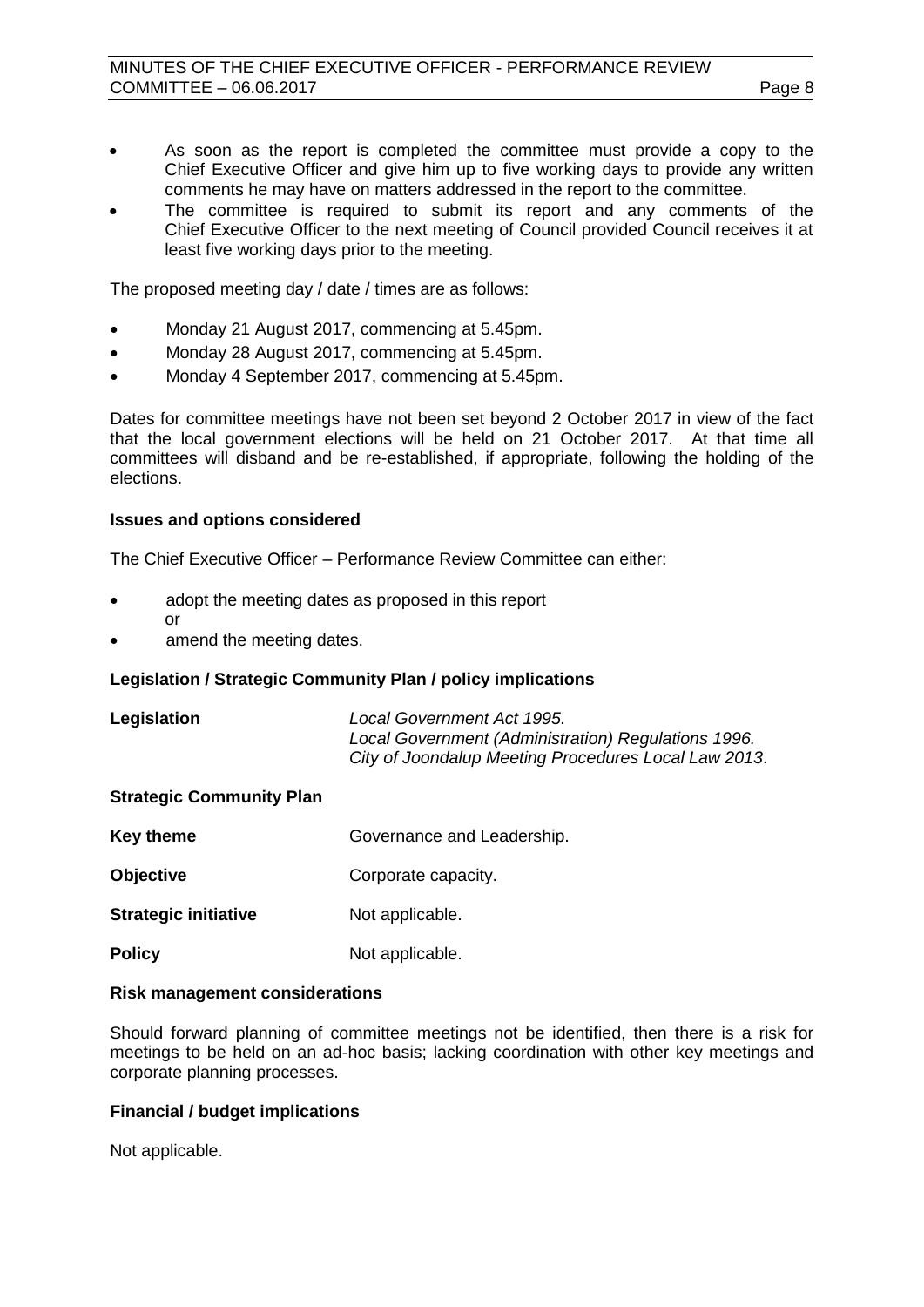# **Regional significance**

Not applicable.

# **Sustainability implications**

Not applicable.

# **Consultation**

Not applicable.

# **COMMENT**

The proposed dates have been based on a bi-monthly meeting cycle, with meetings to be held in the first week of the month, thereby enabling flow-on reporting within Council's monthly meeting cycle. In addition, the proposed meeting dates for the Chief Executive Officer – Performance Review Committee are cognisant of proposed meeting dates for a variety of other committees.

# **VOTING REQUIREMENTS**

Simple Majority.

**MOVED Cr Hollywood SECONDED Cr Logan that the Chief Executive Officer – Performance Review Committee ADOPTS the following meeting dates and times for the Chief Executive Officer – Performance Review Committee of the City of Joondalup to be held at the Joondalup Civic Centre, Boas Avenue, Joondalup:**

| <b>Chief Executive Officer – Performance Review Committee</b> |
|---------------------------------------------------------------|
| To be held in Conference Room 2                               |
| Monday 21 August 2017, commencing at 5.45pm.                  |
| Monday 28 August 2017, commencing at 5.45pm.                  |
| Monday 4 September 2017, commencing at 5.45pm.                |

### **The Motion was Put and CARRIED (7/0)**

**In favour of the Motion:** Cr Fishwick, Mayor Pickard, Crs Hollywood, Jones, Logan, Norman and Poliwka.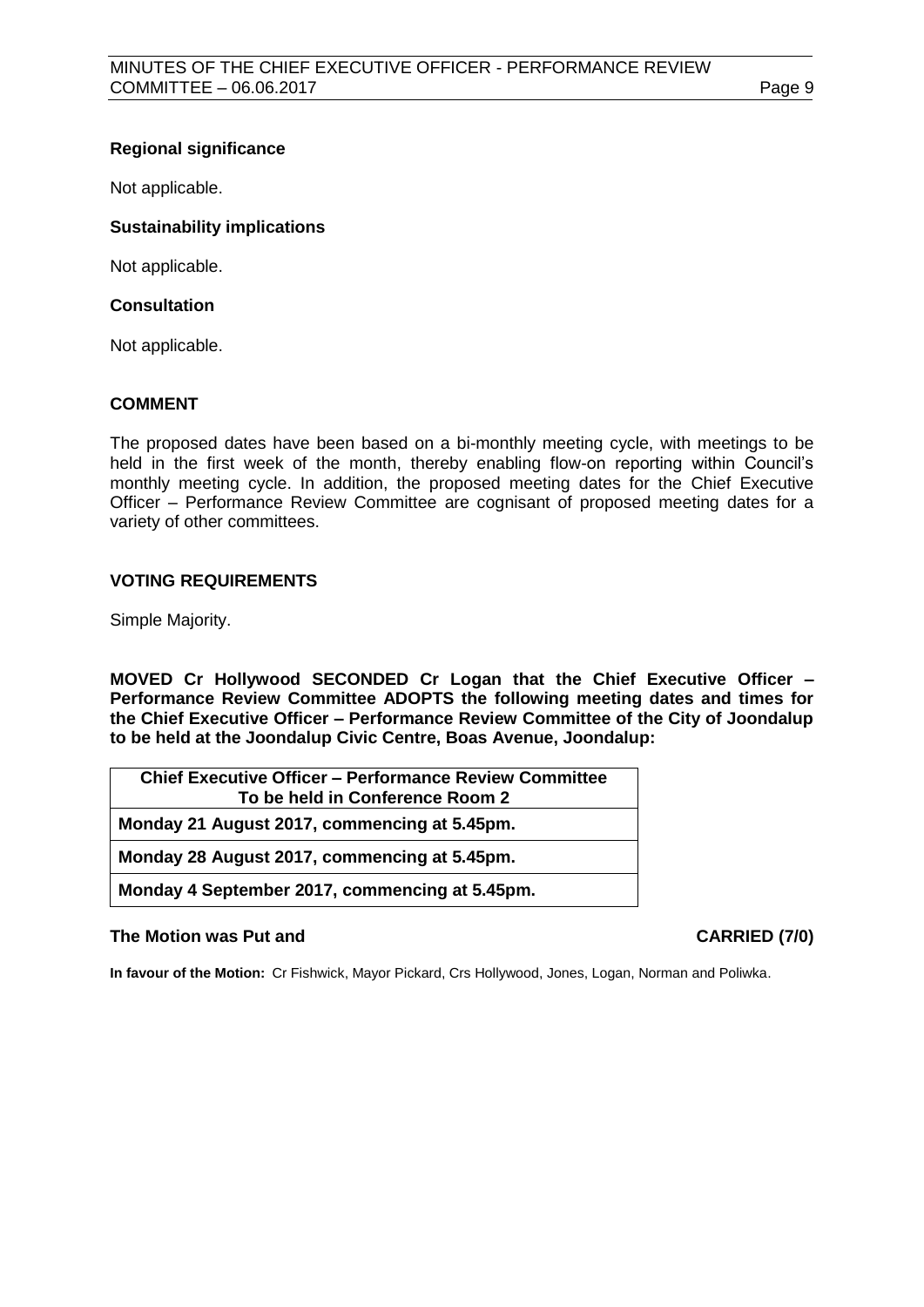# **Disclosure of Financial Interest**

| <b>Name/Position</b>      | Mr Garry Hunt - Chief Executive Officer.                           |  |
|---------------------------|--------------------------------------------------------------------|--|
| <b>Item No./Subject</b>   | Item 2 - Confidential - Chief Executive Officer Annual Performance |  |
|                           | Review Program 2017.                                               |  |
| <b>Nature of interest</b> | Financial.                                                         |  |
| <b>Extent of Interest</b> | Mr Hunt holds the position of Chief Executive Officer.             |  |

**Disclosure of interest affecting impartiality**

| <b>Name/Position</b>      | Mr Mike Tidy - Director Corporate Services.                                                 |  |
|---------------------------|---------------------------------------------------------------------------------------------|--|
| <b>Item No./Subject</b>   | Item 2 - Confidential - Chief Executive Officer Annual Performance                          |  |
|                           | Review Program 2017.                                                                        |  |
| <b>Nature of interest</b> | Interest that may affect impartiality.                                                      |  |
| <b>Extent of Interest</b> | Due to the nature of Mr Tidy's employment relationship with the<br>Chief Executive Officer. |  |

# <span id="page-9-0"></span>**ITEM 2 CONFIDENTIAL - CHIEF EXECUTIVE OFFICER ANNUAL PERFORMANCE REVIEW PROGRAM 2017**

| <b>WARD</b>                           | All                                                                                                                                                                                              |                                                                                                                      |
|---------------------------------------|--------------------------------------------------------------------------------------------------------------------------------------------------------------------------------------------------|----------------------------------------------------------------------------------------------------------------------|
| <b>RESPONSIBLE</b><br><b>DIRECTOR</b> | Mr Mike Tidy<br><b>Corporate Services</b>                                                                                                                                                        |                                                                                                                      |
| <b>FILE NUMBER</b>                    | 74574                                                                                                                                                                                            |                                                                                                                      |
| <b>ATTACHMENT</b>                     | Attachment 1                                                                                                                                                                                     | Clauses 11 and 12.10 of the Chief<br>Officer's<br>Executive<br>Contract<br>0f<br>Employment                          |
|                                       | Attachment 2                                                                                                                                                                                     | Chief Executive Officer Performance<br>Review - Timetable 2017                                                       |
|                                       | Attachment 3                                                                                                                                                                                     | Chief Executive Officer KPIs 2016-17                                                                                 |
|                                       |                                                                                                                                                                                                  | (Please Note: The Report and Attachments<br>are<br>confidential and will appear in the official<br>Minute Book only) |
| <b>AUTHORITY / DISCRETION</b>         | Executive - The substantial direction setting and oversight<br>role of Council, such as adopting plans and reports,<br>accepting tenders, directing operations, setting and<br>amending budgets. |                                                                                                                      |
|                                       |                                                                                                                                                                                                  |                                                                                                                      |

This report is confidential in accordance with Section 5.23(2)(a) of the *Local Government Act 1995*, which permits the meeting to be closed to the public for business relating to the following:

*a matter affecting an employee or employees.*

A full report was provided to Elected Members under separate cover. The report is not for publication.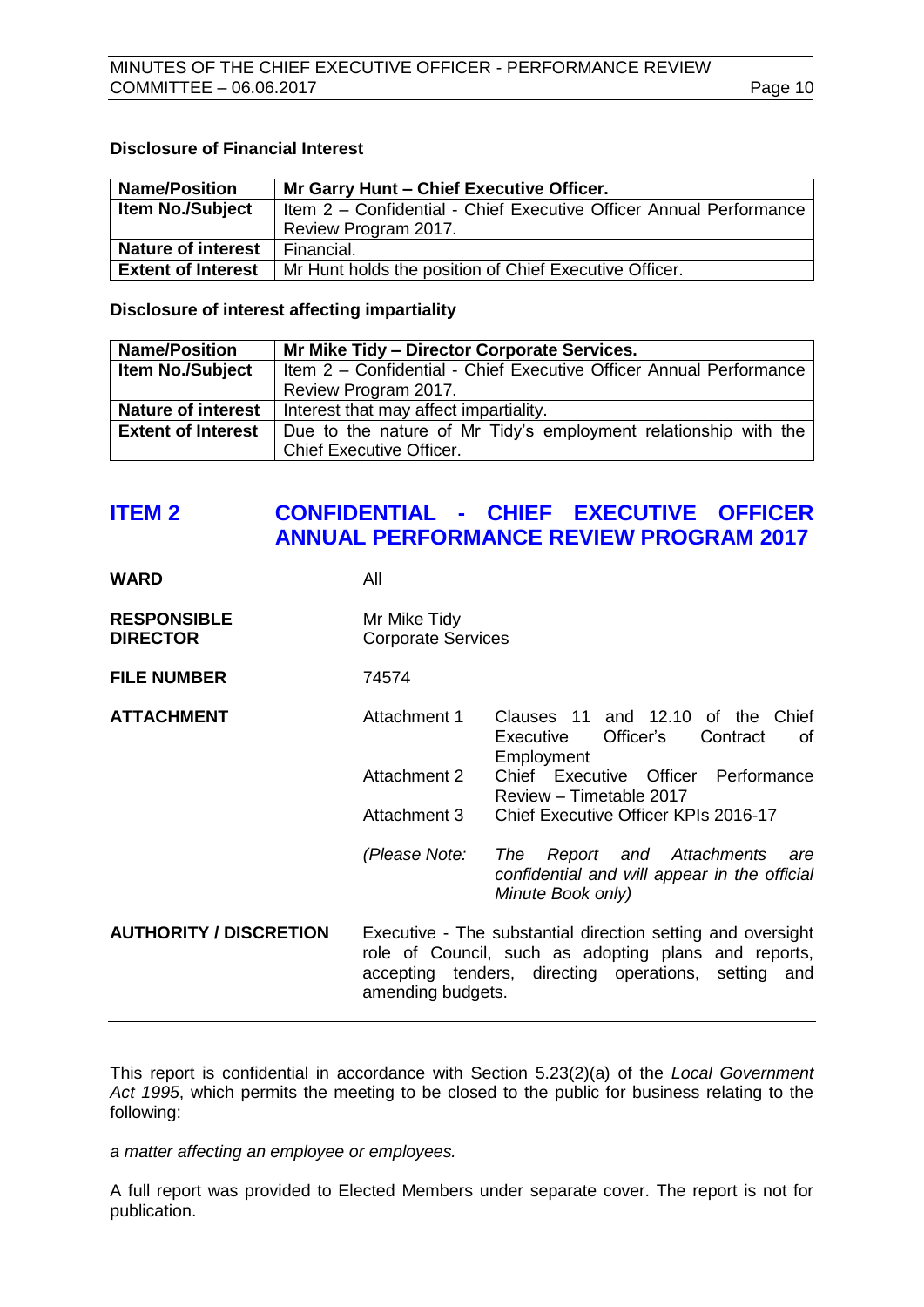**MOVED Mayor Pickard SECONDED Cr Logan that the CEO Performance Review Committee:**

- **1 APPROVES the timetable for the performance review of the Chief Executive Officer as at Attachment 2 to this Report and sets the date for the formal performance review interview as Monday 28 August 2017;**
- **2 REQUESTS that the consultant appointed as the external and independent HR expert for the Chief Executive Officer Performance Review Committee to consult with and seek guidance from and to facilitate the review of the Chief Executive Officer's performance for 2017 be JCP Consulting (John Phillips);**
- **3 ENDORSES the process of seeking input into the CEO's KPIs from Elected Members at the same time as feedback is provided in relation to the CEO's performance review and that the review of the CEO's KPIs be undertaken at the interview with the CEO in relation to his annual performance;**
- **4 ENDORSES the process of undertaking the annual salary review at the same meeting as its consideration of the Concluded Annual Performance Review Report.**

# **The Motion was Put and CARRIED (7/0)**

**In favour of the Motion:** Cr Fishwick, Mayor Pickard, Crs Hollywood, Jones, Logan, Norman and Poliwka.